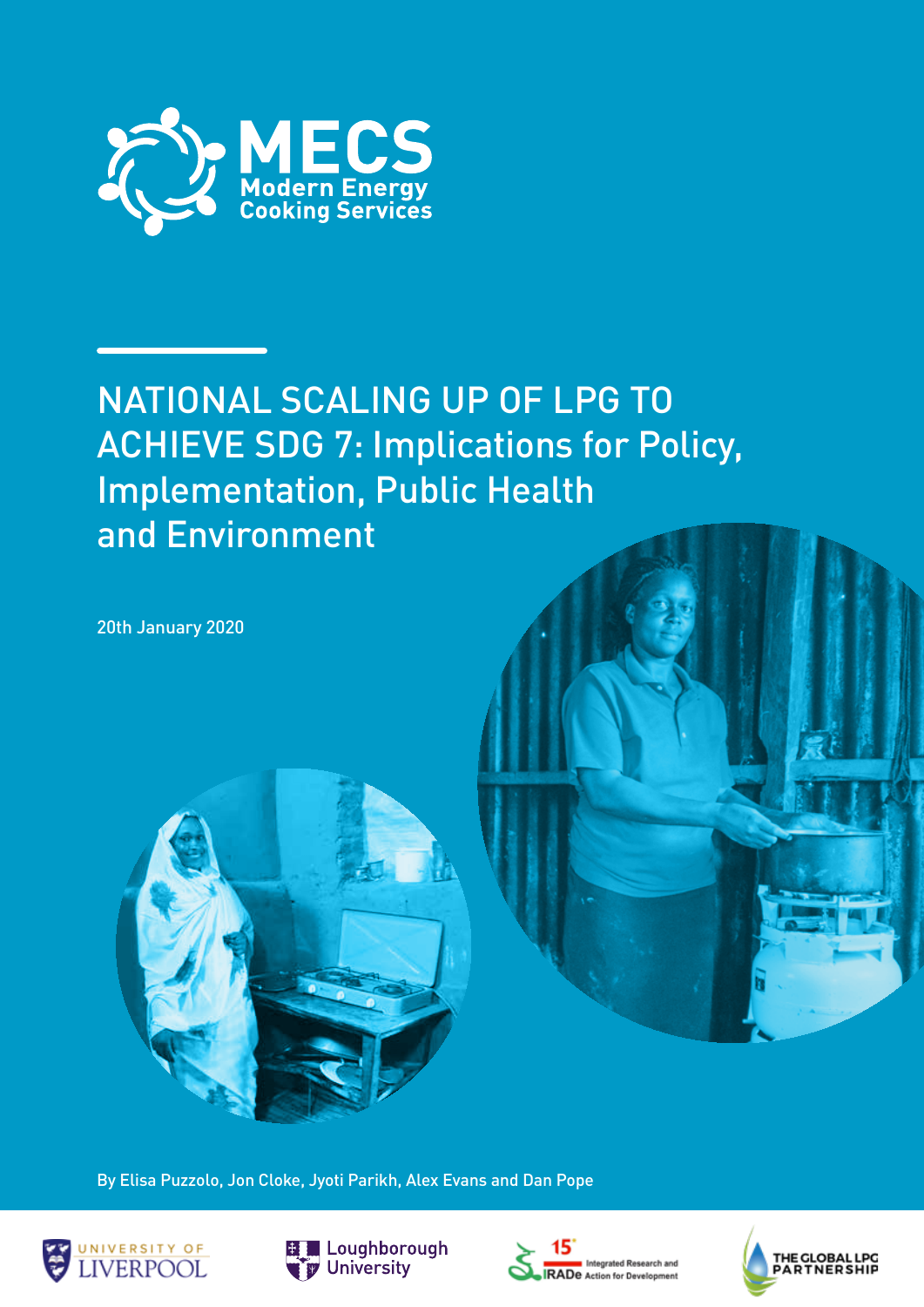

as ki

**KARET**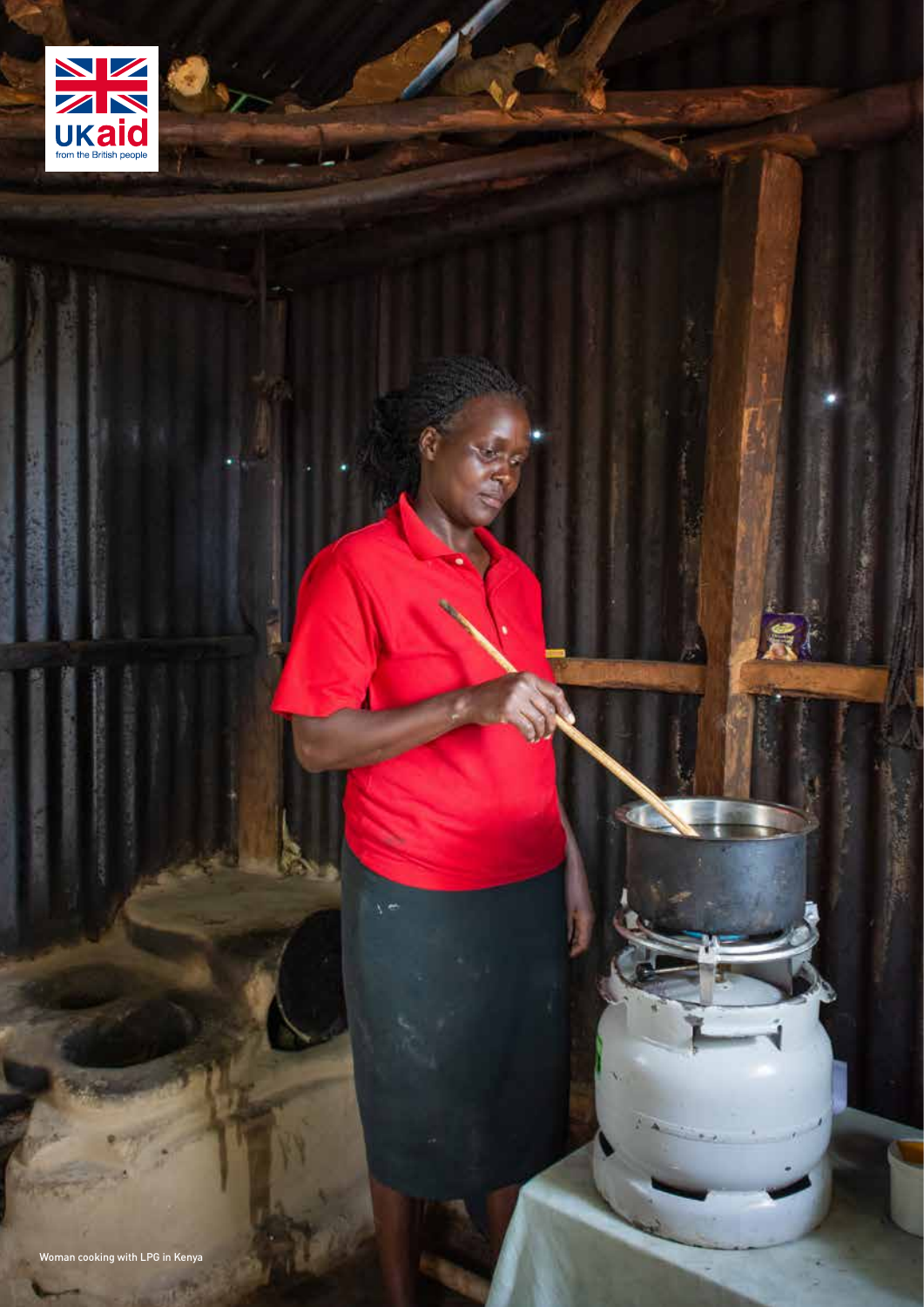### Executive Summary

In a context where taking urgent action to combat climate change is at the heart of the global agenda, energy access for cooking for low and middle-income countries (LMICs) is steadily increasing in priority since the launch of the Sustainable Development Goals.

While around 1 billion people still lack access to electricity<sup>1</sup>, progress on promoting access to electricity has moved at a fast pace. However, close to 3 billion people continue to rely on a variety of traditional solid fuel (e.g. wood, charcoal, dung) and kerosene/ paraffin, burned in inefficient and polluting stoves, to meet their everyday household cooking and heating needs [2]. The resulting household air pollution (HAP) is the single largest environmental cause of global disease burden, responsible for between 1.6 and 3.8 million premature deaths annually [3, 4]. In addition, inefficient household cooking also impacts women and harms productivity, climate and the environment at regional and global scale.

Through guidelines published on *Indoor Air Quality from household fuel combustion* (WHO 2014), the World Health Organization (WHO) recommends a rapid transition to clean fuels such as Liquefied Petroleum Gas (LPG) and electricity to protect the health of adults and children in resource-poor settings while also offering gender, climate and environmental co-benefits [5]. Indeed, the health and climate impacts of HAP are also compounded through significant contributions to ambient air pollution [6, 7]. Tackling HAP emissions from cooking is, therefore, essential in development of national and regional air pollution control strategies [8] as well as combating climate warming [9].

This policy brief focuses on understanding the important role that LPG (bottled gas) has to play in the short to medium-term to address this urgent crisis.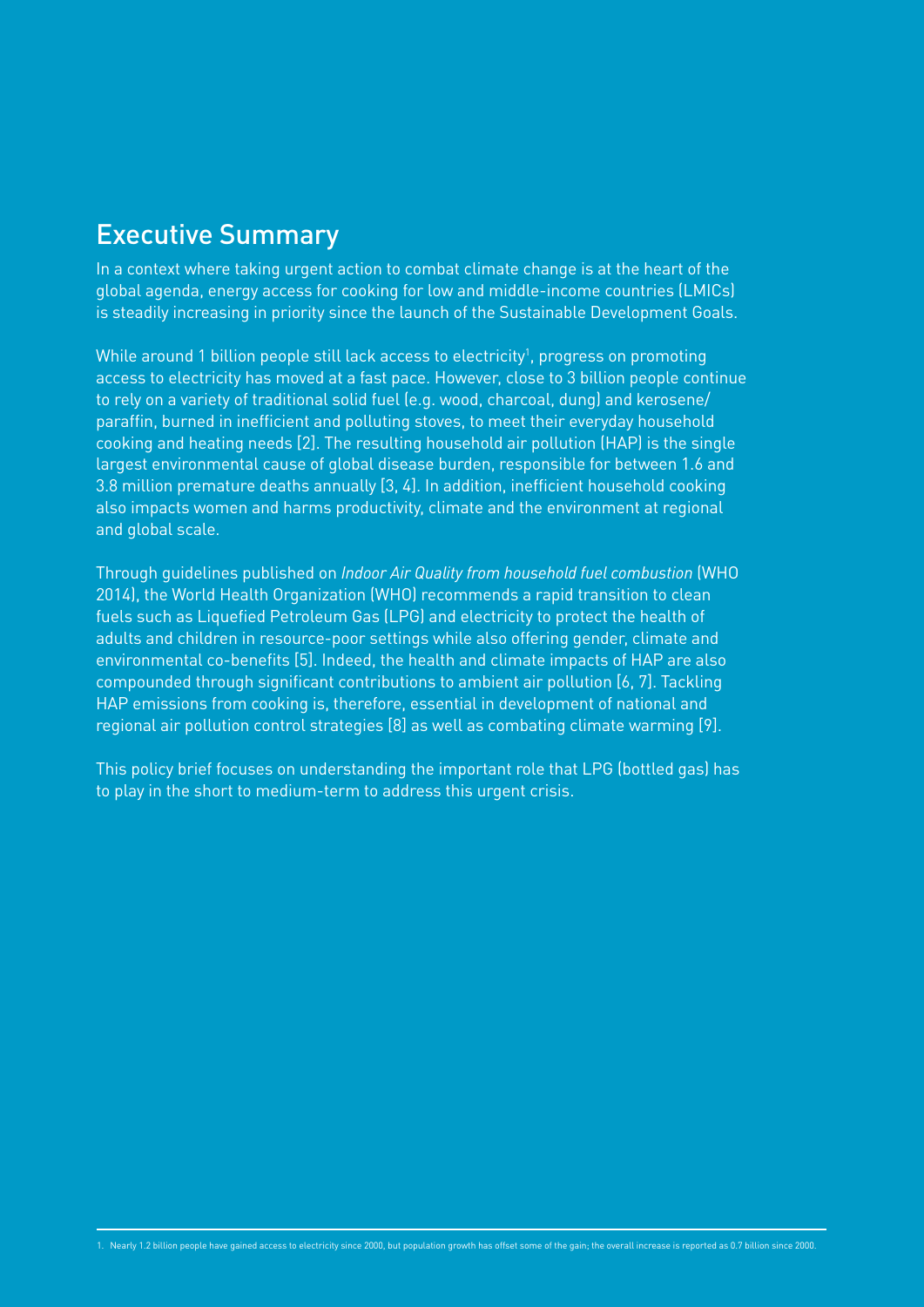### The role of LPG in achieving clean energy for all by 2030 (SDG 7)

LPG or bottled gas is a portable clean-burning fuel that can be used for both cooking and heating. LPG is an inevitable by-product of global oil and natural gas production and oil refining. Because it is a by-product, LPG must be disposed of wherever it is created. Where not extracted and captured during operations, LPG is ignited or 'flared' into the atmosphere as a waste product contributing to greenhouse gases. About 30% of global LPG production currently goes to feedstock used for plastics and chemicals consumed by high-income nations [10] instead of fully exploiting its potential as a clean, efficient and highly scalable cooking fuel.

In terms of end-user experience for cooking, it is comparable to both natural gas and electricity [11]. The International Energy Agency (IEA) estimates that over 2.5 billion people use LPG for some or all of their cooking requirements in resource-poor settings [2] plus many more in high-income countries. Due to its portability and acceptability, LPG is a domestic clean fuel option that has achieved historical widespread penetration in a number of LMICs as well as high income countries and has great current potential for LMIC transition away from reliance on polluting solid fuels and kerosene [12]. This has been demonstrated by recent successful national-scale LPG conversion programs such as those implemented by India and Indonesia. The IEA's World Energy Outlook Special Report *From Poverty to Prosperity* highlights LPG as an achievable clean cooking solution for over half of the 2.8 billion people still needing access to clean cooking fuels and technologies by 2030 [2].

#### Why is LPG considered a clean fuel that can benefit health?

LPG burns very cleanly in simple, widely available and relatively inexpensive devices (e.g. household LPG stoves/ burners) with almost no emission of particulate matter [13]. Stove lifespan depends on the stove material and components. Cheaply made LPG stove models (costing US\$ 15-20) tend to corrode quickly and may last only up to a few years, while more robust stoves (of higher cost, e.g. US\$ 30-60) can last five or more years. LPG stove efficiencies are in the order of 50% - 60% [14]. In contrast to biomass, LPG burns cleanly, independent of user operations [15]. Residential LPG cylinders, with proper maintenance, last for 20 or more years. Because of its chemical characteristics, LPG is easy to produce in a highly purified state without any intrinsic contaminants, such as sulfur, that would otherwise contribute to healthdamaging air pollutants [13]. LPG is also produceable from renewable sources, as BioLPG. Like other clean fuels such as biogas, ethanol, electricity and natural gas, use of LPG achieves substantive reductions in respirable particulate matter  $(PM_{2.5})$  that cannot be achieved when burning solid fuels and kerosene for cooking, and can reduce exposure to within WHO indoor air quality standards safe levels for health in every day use [5].



Forest depletion and ambient air pollution from wood fuel burning in Cameroon. *Photo credit: Nigel Bruce*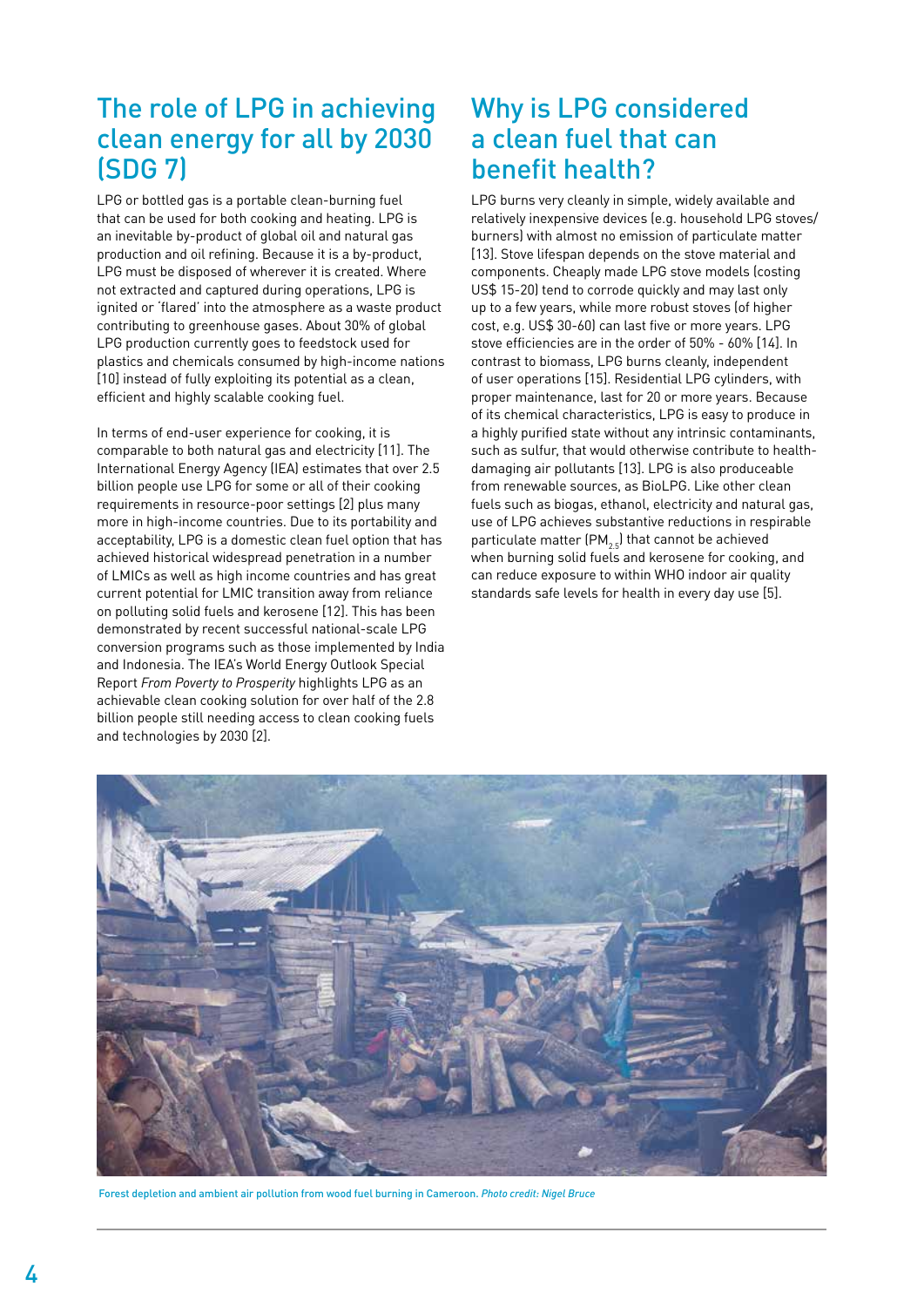#### Does LPG for clean cooking contribute to climate change?

Although LPG is principally a fossil fuel, the net contribution to climate warming through CO2 and shortlived climate pollutant (SLCP) emissions, in settings where solid biomass fuel is the predominant source of household energy, is neutral or actually beneficial when taking into account emissions of SLCPs from combusted biomass (e.g. black carbon) and the fraction of non-renewable forest sourced for firewood. This has been demonstrated by an increasing number of recent studies [15-18]. LPG burns more efficiently and with a lower emissions profile (including for black carbon and methane) than firewood, charcoal and kerosene [14]. Transition to LPG can also contribute substantially to deforestation mitigation, by reducing the demand for wood from non-renewable forests for charcoal and firewood production (primarily for sale in urban and peri-urban markets), in turn positively impacting on climate through heightened CO<sub>2</sub> emissions capture [16].

Cooking with electricity and gaseous fuels (including LPG) is recommended by the 2018 Intergovernmental Panel on Climate Change (IPCC) Special Report on Climate Warming of 1.5° as a mitigation measure to reduce black carbon emissions [19].



Charcoal sale at a market in central Nairobi. *Photo credit: Nigel Bruce*

#### Impacts on gender and livelihoods from LPG adoption

Use of LPG can significantly reduce the time spent by women and teenage girls processing fuel (e.g. chopping firewood), tending fires, cooking food, and cleaning up after cooking and can significantly decrease the time spent gathering biomass fuel. LPG gives the ability to turn on and off the flame and gives instant high heat allowing for faster cooking. LPG is perceived as a convenient, modern and desirable fuel that has social value.

Field-based studies document value attached by household cooks in having pots and utensils that are no longer blackened by smoke and that take less time to clean as a result of switching to LPG for cooking [20-22]. An emerging literature is beginning to describe how the time savings of switching from traditional solid fuels to LPG for cooking translate into opportunities for increased education (e.g. for children) and productivity (e.g. commercial income generating activities [23]) as well as for other pursuits (rest, family care etc.).

#### Barriers and enablers to LPG uptake

While there is recognition of the value of scaling LPG household use as an important step in achieving SDG 7 on clean and affordable energy for all (as well as reducing the health burden from HAP and associated climate and gender co-benefits), there is also an increasing understanding that certain conditions are required to enable its scale up, and a number of potential barriers require solutions. The barriers vary by country, but many are common across countries.

Effective Government definition and enforcement of regulations and market rules, based on best practices and international standards, is essential to establish a viable and scalable LPG cooking market [24]. Such rules create the conditions for a safe, economically viable and scalable LPG sector, and make feasible the necessary infrastructure investment to establish and maintain a safe and reliable fuel supply chain [24]. Five key principles informed by extensive global industry experience and developed by the Global LPG Partnership (a not-for-profit NGO that aggregates and deploys global resources to help LMICs transition large populations rapidly and sustainably to LPG for cooking) frame the high-level conditions required for rapid, safe scale-up of LPG in the domestic cooking market. These are summarised in Box 1.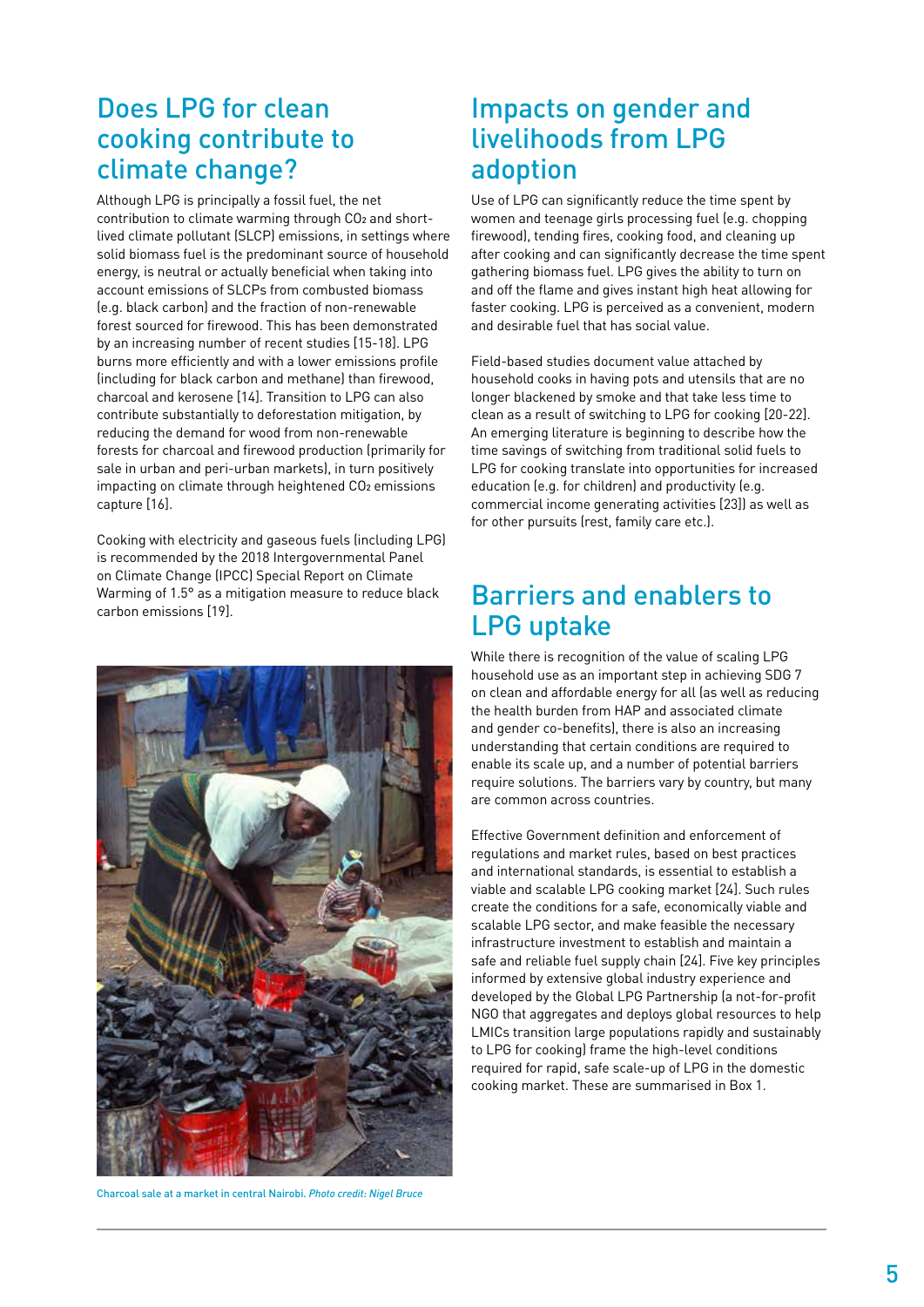#### **Box 1- Five principles for rapid and sustainable LPG market development in early-stage markets.**

- 1. Implement and rigorously enforce effective, self-consistent LPG market rules, with central emphasis on property rights protection in marketer-owned and -branded LPG cylinders and on public safety.
- 2. Ensure stability and continuity of the LPG fuel supply in all regions to be served.
- 3. Implement stable, market-sustaining and market-stimulating policies.
- 4. Ensure high LPG retail density.
- 5. Develop a consensus-based national master plan for coordinated LPG investments and interventions.

*Source:* Global LPG Partnership, 2015

From an end-user perspective, there are a number of potential barriers in terms of both maximising adoption and sustained use of LPG well documented in the literature. These include (i) the initial capital costs for acquiring the consumer LPG equipment, (ii) affordability of LPG cylinder refills for some lower-income households (for sustained use of the fuel over time), (iii) convenient access to, and consistent availability of, refilled cylinders located within a reasonable travel time/distance of the consumer (or via home delivery), (iv) awareness of the potential benefits of LPG over other fuels for cooking (e.g. time, health and cost savings), (v) concerns over safety and (vi) cultural factors such as traditional values and perceptions (e.g. preferring the taste of food cooked over wood or charcoal) [21, 25, 26]. Personal experience of LPG use is important in addressing some of these preconceptions [27] and the extent of LPG use by a household adopting LPG for the first time typically increases with experience using LPG to cook and familiarity with the unadulterated taste of food cooked with LPG [28]. Most perception-based barriers to adoption and use of LPG for cooking can be addressed through increased sensitisation and education on LPG use, while supply and cost barriers need to be addressed upstream at the commercial and policy levels [29].

### LPG costs compared to other purchased cooking fuels

How cost-competitive LPG is relative to other fuels varies by context, country and, in some cases, by subnational geographic area. An increasing amount of evidence from studies and market assessments indicates that the costs of LPG relative to charcoal, kerosene and sometimes other purchased biomass fuels (firewood, sawdust) can be comparable or lower, particularly in Sub-Saharan

Africa urban settings [21, 30-32]. LPG refill costs depend on a number of factors, including whether LPG prices are subsidised or capped or fixed through government regulation. For example, a 12.5 kg refill in Cameroon, where LPG prices are regulated and subsidised, currently costs CFA 6,500 (US\$ 11 or US\$ 0.88/kg), and this cost has remained stable over time.

In India, where LPG fuel is market-priced (albeit with subsidy provided to below-poverty-line households), the non-subsidised cost of a 14.2 kg refill in India has fluctuated from a high of Rs.1207 (US\$ 17.6 or US\$ 1.23/ kg in 2014 to a low of Rs.468 (US\$ 6.8 or US\$ 0.48/kg) in 2016 [33]. The uncertainty that these kinds of price fluctuations create in low-income households results in various forms of defensive or precautionary behaviours such as the simultaneous use of other fuels and stoves, known as fuel stacking [34]. In the short-run this may encourage low-income households to move back to using traditional biomass fuels until prices fall again; however if the uncertainty becomes extreme or costs of modern fuel become unacceptable over time, poor households may return to more sustained and enduring use of cheaper and more readily available biomass fuels [35]. At the same time, studies such as by Sharma et al. (2019) show that those who have used LPG for six or seven years do not opt to revert to biomass anymore [36]. This indicates that LPG adoption is a sticky phenomenon as users gain confidence in its benefits, use and availability, and as users gain experience in adapting to price volatility where it exists.

Unlike solid fuel and kerosene/paraffin that can be purchased in small daily amounts for individual cooking events, LPG typically requires the purchase of a full cylinder of fuel (filled in centralised bottling plants in cylinder sizes of 5-6 kg and 12-14 kg), that can last for several weeks with regular household use. Over time, the LPG may well cost the household less to use than these competing traditional fuels. However, the larger size of the LPG refill transaction can be a barrier for resource-poor households, who are accustomed to incremental purchasing of household fuels via frequent small transactions, and who are unable to save effectively to pay for a larger LPG refill transaction every few weeks. Various technical and payments approaches have been tested in numerous LMIC markets that have enabled LPG to be purchased via smaller, more frequent transactions. Some of these approaches have been failures from a commercial and safety perspective (e.g., cylinder top-up kiosks, microfilling stations or skids) [37], whilst others have had preliminary commercial and safety success on a small-scale pilot program basis and may prove to be scalable to a significant fraction of LMIC populations in future (e.g., Pay-As-You-Go home-delivered cylinders with smart-metered valves). Examples of companies currently in the market with this second set of approaches include KopaGas, Paygo Energy, Bboxx and Envirofit, all in the East African Community [32].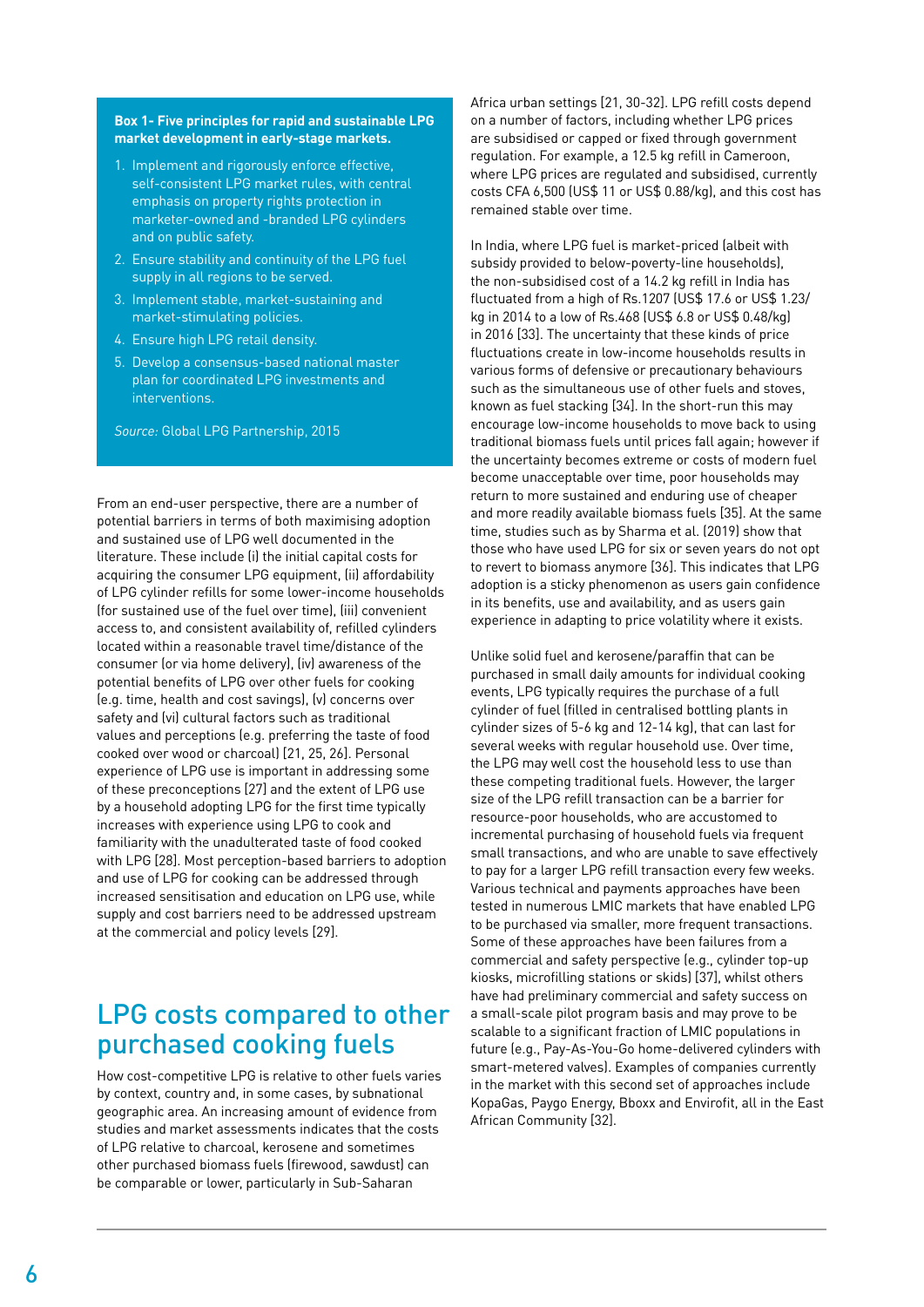

Sudanese woman cooking on LPG. *Photo credit: Olivier Levallois*

#### Partial LPG adoption and continued reliance on polluting fuels

Until households have a large enough relative disposable income to afford a consistent purchase of LPG for cooking, and availability of LPG is sufficient for households to use it confidently as their sole source of cooking energy, LPG will be used together with polluting alternative fuels (solid fuels and paraffin/kerosene) that are damaging to both health and environment (fuel stacking). For users who gather biomass fuel, a portion (who have cash income) may opt to spend money on LPG as a secondary fuel, but full transition to LPG is more difficult for them to achieve. Where incomes are seasonal, sporadic or highly fluctuating, LPG use may be greater in high-income months and lower in low-income months, especially among the poor. An objective of national LPG policy should be to provide as many users as possible with the choice to add LPG to their current household energy fuel mix, and with education, to encourage them to favour more exclusive use of LPG (as well as other truly clean, green alternatives to LPG, if available and affordable) over polluting cooking fuels. Studies find that the extent of transition correlates positively with income and educational levels, negatively with distance from LPG distributors, availability of plentiful and free biomass as well as intra-household gender attitudes [36, 38]. Thus, despite LPG access, full transition is unlikely to happen overnight. Partial use continues for some years. Effective policy can accelerate the transition.

### Fiscal incentives, subsidies and consumer financing mechanisms

While LPG does require investment in import terminals, storage facilities, cylinder assets and distribution, this is less intensive and more adaptable across national territories than the investment required for electric grid and natural gas distribution [15]. Making LPG available for low-income household utilisation includes setting up pricing policies for the fuel and mechanisms to support the adoption of equipment necessary to use the fuel. To overcome barriers faced by poorer households in terms of the high initial start-up costs of consumer equipment acquisition, countries have implemented various strategies with varying degrees of success including combinations of fiscal incentives, subsidies, and market adjustments [29].

In Kenya for example, a number of favourable government policies for promoting widespread adoption of LPG have been introduced as Kenya has restricted reliance on kerosene and charcoal for household fuels, stimulated by deforestation concerns. Policies include (i) tax exemptions for LPG such as the VAT Zero-rating on LPG introduced in 2016; (ii) introduction of a tax on kerosene (partially to subsidise the tax relief on LPG), and (iii) a ban on logging to limit deforestation (implemented in April 2018) that has affected charcoal production and had dramatic impacts on rising costs of that fuel.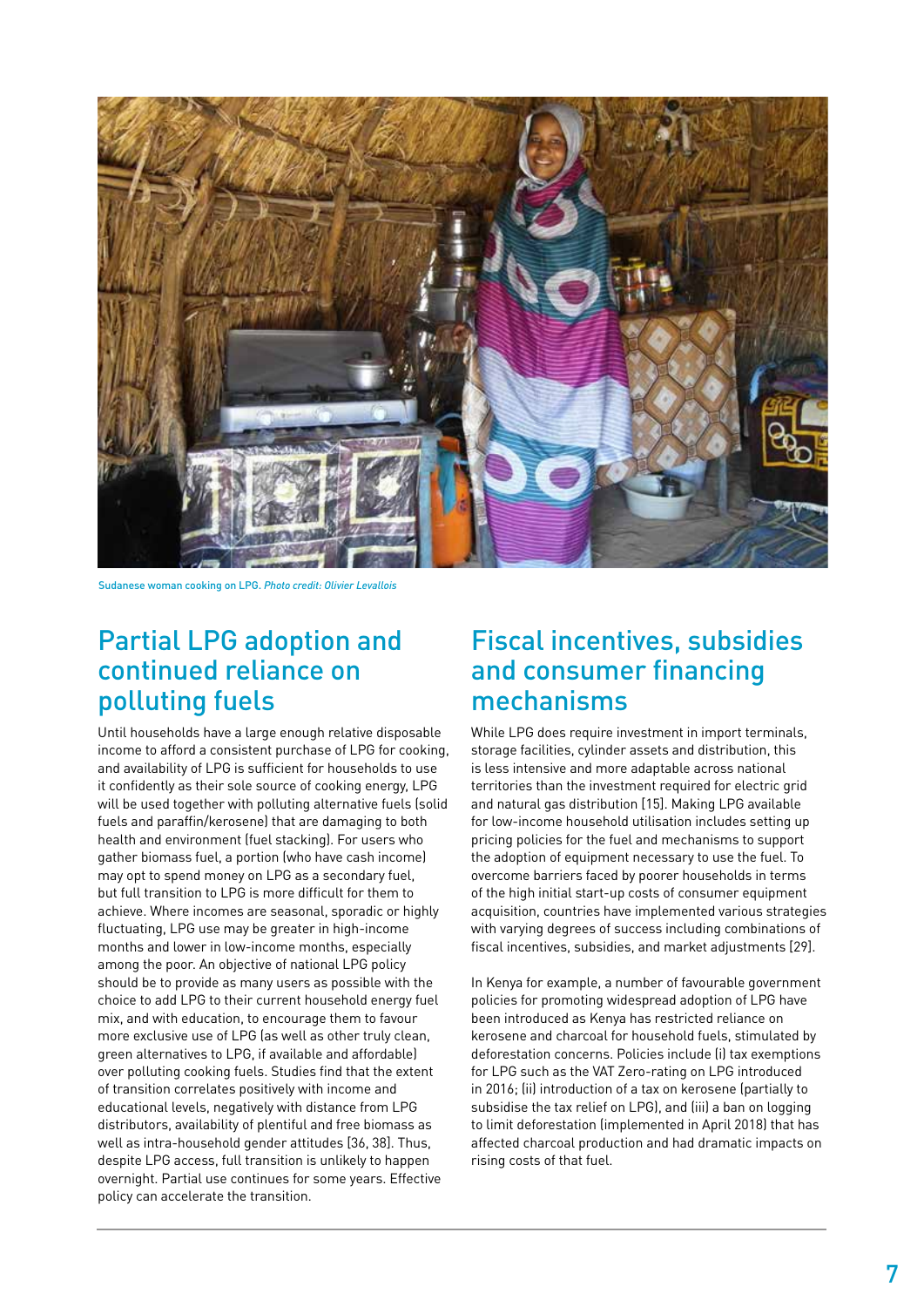In India the government introduced a number of initiatives culminating with the launch of the Pradhan Mantri Ujjwala Yojna (Ujjwala) scheme in 2016, which included a targeted subsidy to enable more women below the poverty line to get access to equipment and fuel to start cooking with LPG (see Box 2) [39]. Sharma et al., (2019) suggests that LPG access over time promotes LPG usage both in terms of LPG per capita consumption and its share in the cooking energy mix [36]. Parikh (2019) suggests that all the Indian customers who received subsidy for 20 years and beyond may stop receiving it and would nonetheless continue using LPG, therefore proposing the concept of a self-liquidating subsidy [40]. The date of first registration is recorded with the local oil companies themselves and, therefore, the opt-out option for existing users to renounce to the LPG subsidy is easy to implement.

Where subsidies do not exist for initial LPG equipment purchases, consumer-financing mechanisms such as microfinance to fund initial acquisition of the equipment can help poorer households overcome financial barriers to start using LPG (see Table 1). While the degree to which commercial LPG microfinance is diffused is not fully known (especially in regions with more established LPG markets such as Latin America or Asia), a number of efforts have been documented. These include projects that have registered for Gold Standard carbon credits<sup>2</sup> such as the Darfur Low Smoke Stoves Project in Sudan [41] or the microfranchised LPG distribution projects by Entrepreneurs du Monde in Burkina Faso and Haiti [42], or other initiatives such as the Bottled Gas for Better Life initiative by the Global LPG Partnership in Cameroon and Kenya [43]. A summary of these projects is provided in Table 1.

#### **Table 1: Example of microfinance schemes to support low-income users to adopt LPG**

| <b>NAME OF THE INITIATIVE</b><br><b>&amp; IMPLEMENTING</b><br><b>ORGANIZATION</b>                               | <b>COUNTRY</b> | <b>SCHEME DESCRIPTION</b>                                                                                                                                                                                                                                                                                                                                                                                                                                                                                                                                                                             | <b>REACH AND STATUS</b>                                                                                                                                                                                                                                                                                                                                                                                                                                                                                              |  |
|-----------------------------------------------------------------------------------------------------------------|----------------|-------------------------------------------------------------------------------------------------------------------------------------------------------------------------------------------------------------------------------------------------------------------------------------------------------------------------------------------------------------------------------------------------------------------------------------------------------------------------------------------------------------------------------------------------------------------------------------------------------|----------------------------------------------------------------------------------------------------------------------------------------------------------------------------------------------------------------------------------------------------------------------------------------------------------------------------------------------------------------------------------------------------------------------------------------------------------------------------------------------------------------------|--|
| Darfur Low Smoke Stoves<br>Project by EcoAct (previously<br>called Carbon Clear) and<br><b>Practical Action</b> | Sudan          | Poor households gain access<br>to LPG equipment for cooking<br>through a microfinance credit<br>revolving fund. Loan repayment<br>times and amounts vary (e.g. 9<br>or more months, with flexible<br>repayments during low-income<br>seasons such as during Ramadan).<br>Participants are also trained on<br>LPG use and safety as well as<br>other areas such as business<br>case writing. The project has also<br>helped establish village saving and<br>loan associations where women<br>can save money collectively<br>and loan it out, helping them<br>to purchase larger items they<br>require. | Started in 2011. Reached 11,700<br>households as of 2017.<br>The project has been awarded by<br>the United Nations Framework<br><b>Convention on Climate Change</b><br>(UNFCCC) Momentum for<br>Change Initiative, recognising the<br>contribution to climate change<br>adaptation and mitigation.<br>Status: Ongoing. Expected to end<br>in 2020 when the project will be<br>handed over to a local women's<br>development association network<br>to be continued beyond carbon<br>credit generation <sup>3</sup> . |  |
| Cameroon<br>Bottled Gas for Better life by<br>the Global LPG Partnership<br>and Kenya<br>(GLPGP)                |                | 6-month microfinance loans<br>of US\$ 80-100 are provided to<br>families to purchase a double<br>burner LPG stove, a filled 12.5/13<br>kg LPG cylinder, and accessories.<br>Loans are re-paid in monthly<br>instalments with commercial<br>interest rates. Participants also<br>receive training and education on<br>benefits of LPG and how to use<br>LPG safely [43].                                                                                                                                                                                                                               | Started in 2017 in Cameroon and<br>in 2018 in Kenya.<br>Reached 772 households as of<br>2019.<br>Status: Ongoing                                                                                                                                                                                                                                                                                                                                                                                                     |  |

2. The Gold Standard carbon credit certification is a process which requires projects to reduce carbon emissions and deliver measurable sustainable development and environmental benefits to local communities.

3. Correspondence with Eco Act, 2019.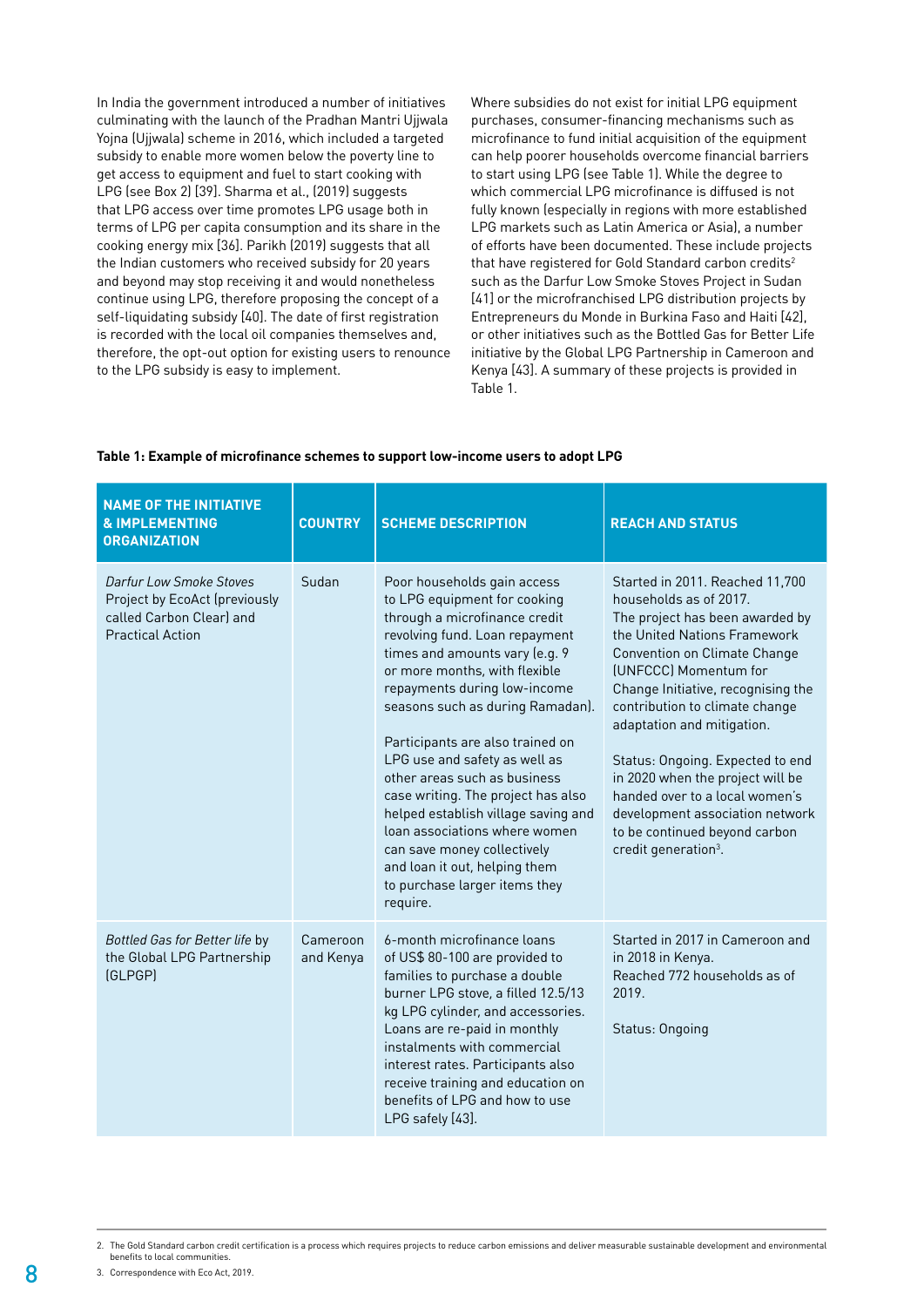| <b>NAME OF THE INITIATIVE</b><br><b>&amp; IMPLEMENTING</b><br><b>ORGANIZATION</b>                               | <b>COUNTRY</b>         | <b>SCHEME DESCRIPTION</b>                                                                                                                                                                                                                                         | <b>REACH AND STATUS</b>                                                                               |
|-----------------------------------------------------------------------------------------------------------------|------------------------|-------------------------------------------------------------------------------------------------------------------------------------------------------------------------------------------------------------------------------------------------------------------|-------------------------------------------------------------------------------------------------------|
| Expanding LPG access in Haiti<br>through microfinance services<br>by Entrepreneurs du Monde)                    | Haiti                  | Loans provided for LPG starter<br>kits covering single-burner LPG<br>stoves with 6kg filled cylinder (US\$<br>60) and 2-3 burners LPG table<br>stoves with 12kg filled cylinder for<br>commercial cooking (US\$ 300-<br>$600$ $[44]$ .                            | Status: Started in 2014<br>2,037 LPG start-up kits sold as<br>of 2018<br>Status: Ongoing.             |
| Expanding LPG access<br>in Burkina Faso through<br>microfranchised<br>distribution by Entrepreneurs<br>du Monde | <b>Burkina</b><br>Faso | Household loans provided for<br>LPG equipment in the form of 6kg<br>cylinder with on-top burner and<br>locally manufactured metal stand<br>to support pots, for a value of US\$<br>55 [45]. The loans are provided by<br>a local social enterprise <sup>4</sup> . | Status: Started in 2014.<br>1,959 LPG single-burner kits sold<br>as of 2017 [46].<br>Status: Ongoing. |



Women registering for LPG microfinance package in Cameroon. *Photo credit: GLPGP Bottled Gas for Better life Initiative.*

In recent years, 'pay-as-you-cook' systems that allows consumers to pay small amounts for their gas usage has started to be promoted and has the potential to help overcome the barrier of recurrent large refill transaction costs. The latest generation of pay-as-you-go systems for LPG employ wirelessly Internet-connected "smart valves" with embedded meters and controls which allow users to

prepay for small quantities of LPG that are then released by the smart valve until the prepayment amount is used up. The valves have an extra cost (which is typically higher than the cylinder itself) and companies have to recover the added costs. Advantages and disadvantages of PAYG LPG vs. traditional microfinance are summarised in Table 2.

4. The social enterprise in Burkina Faso, Nafa Naana, is also promoting a package containing a solar kit, a three burner LPG stove and 12 kg filled cylinders for the value of US\$ 235 to be repaid over 15 months. See https://www.facebook.com/NafaNaana/photos/a.506256062837404/2172349889561338/?type=3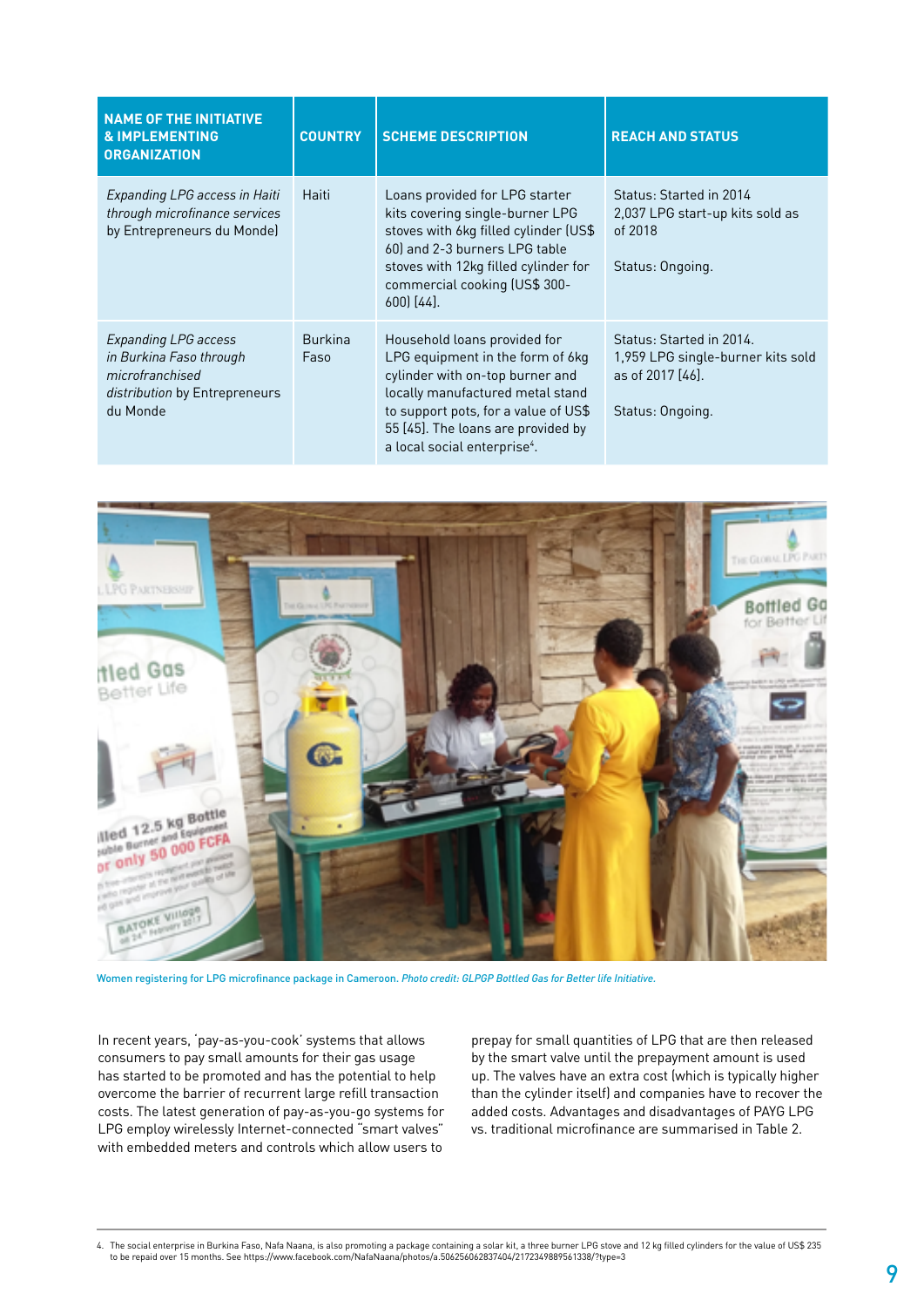| Table 2 - Consumer-financing mechanisms to lower the cost barrier: microfinance and pay-as-you-cook (PAYG LPG) |  |  |
|----------------------------------------------------------------------------------------------------------------|--|--|
|----------------------------------------------------------------------------------------------------------------|--|--|

|             | <b>MICROFINANCE</b>                                                                                                                                                                                                                                                                                                                                                                                                                                                                                                                            | PAY-AS-YOU-GO (PAYG)                                                                                                                                                                                                                                                                                                                                                                                                                                                                                                                                                                                                                                          |
|-------------|------------------------------------------------------------------------------------------------------------------------------------------------------------------------------------------------------------------------------------------------------------------------------------------------------------------------------------------------------------------------------------------------------------------------------------------------------------------------------------------------------------------------------------------------|---------------------------------------------------------------------------------------------------------------------------------------------------------------------------------------------------------------------------------------------------------------------------------------------------------------------------------------------------------------------------------------------------------------------------------------------------------------------------------------------------------------------------------------------------------------------------------------------------------------------------------------------------------------|
| <b>PROS</b> | • Microfinance is an established practice in<br>development contexts, including for<br>energy services<br>• Fixed loan repayment schedules allow<br>customers to plan their household<br>cash flows<br>• No additional technology costs (e.g. for<br>smart-meters) added to use the LPG<br>equipment unlike in PAYG                                                                                                                                                                                                                            | • Customers decide how much fuel to purchase and<br>when to purchase it on a pay-as-you go basis<br>• The initial start-up costs 'disappear' under a<br>subscription fee or as a surcharge to the LPG<br>fuel cost<br>• The combination of home delivery services, coupled<br>with assured refill delivery before the cylinder goes<br>empty (due to smart meter monitoring), has the<br>potential to maintain high customer satisfaction<br>• Customers interact with just one service provider<br>for equipment, equipment service, refills and cash<br>transactions; PAYG provider has incentive to monitor<br>operational performance of cylinders/meters |
| <b>CONS</b> | • Need to coordinate several parties including<br>microfinance institutions (MFI) and LPG fuel/<br>equipment providers<br>• Many MFIs prefer to give "productive" loans<br>rather than "consumption" loans<br>• MFIs' well-established lending criteria and<br>underwriting processes, while lowering<br>default risks, are sometimes slow and<br>unwieldy, unintentionally locking out non-<br>traditional borrowers.<br>• Microfinance programs are not usually<br>intended to finance ongoing LPG refill<br>purchases, just the starter kit | • Initial costs are high and margins are low for the<br>LPG provider, due to high cost of the smart meter<br>and associated technical infrastructure<br>• PAYG provider needs expertise in financing as well<br>as in LPG delivery or need to partner with a separate<br>I PG distributor<br>• PAYG providers carry significant consumer purchase<br>loyalty risk on their balance sheets<br>• Switchover risks: over time, if a PAYG customer's<br>fuel demand increases, they may choose to switch<br>to purchasing full cylinders instead of paying the<br>surcharge for small fuel amounts                                                                |

# What scale can LPG achieve?

In countries operating under correct policy and regulatory conditions (established and enforced by the government), LPG market expansion can be effectively financed and reach significant scale. Latin America is one such success story where several countries (e.g. Brazil, Ecuador, El Salvador etc.) have transitioned away from traditional use of polluting domestic fuels to establish LPG as the primary fuel of choice [47], although stacking is occurring in rural areas [48, 49]. Morocco, a lower middle-income country in North Africa, is also achieving remarkably high LPG penetration rates with over 95% of the population using LPG or other clean fuels for cooking [50]. In addition, the last decade has also seen countries such as India and Indonesia being able to reach unprecedented scale in adoption of LPG for domestic use, through subsidized provision of access to LPG initial equipment for millions of households in just a few years (see Box 2). However, sustained use of LPG can only be achieved by increasing accessibility through widespread and numerous points of sale/retail outlets.

As part of efforts to meet clean and universal energy access for all by 2030, countries in Sub-Saharan Africa have set specific ambitious targets for domestic fuel use, including significant increases in LPG use. Examples of national targets for LPG penetration include 58% in Cameroon, 50% in Ghana and 35% in Kenya by 2030. Rwanda is working towards reducing biomass fuel use by 40% by 2024 through LPG promotion. Summary of national targets compiled for a selection of Sub-Saharan countries is shown in Table 3.

While there is a set of specific market rules and practices that are globally demonstrated and recognised as essential for safe and sustainable scale-up of an LPG market for cooking, this set must also be adapted by each government (with appropriate expert guidance) to the local conditions in each country, reflecting in particular the country's political priorities and stakeholder priorities regarding the nature of competition and the proper balance between consumer benefit, government fiscal involvement or support, and adequate profitability and risk tolerance in the supply chain.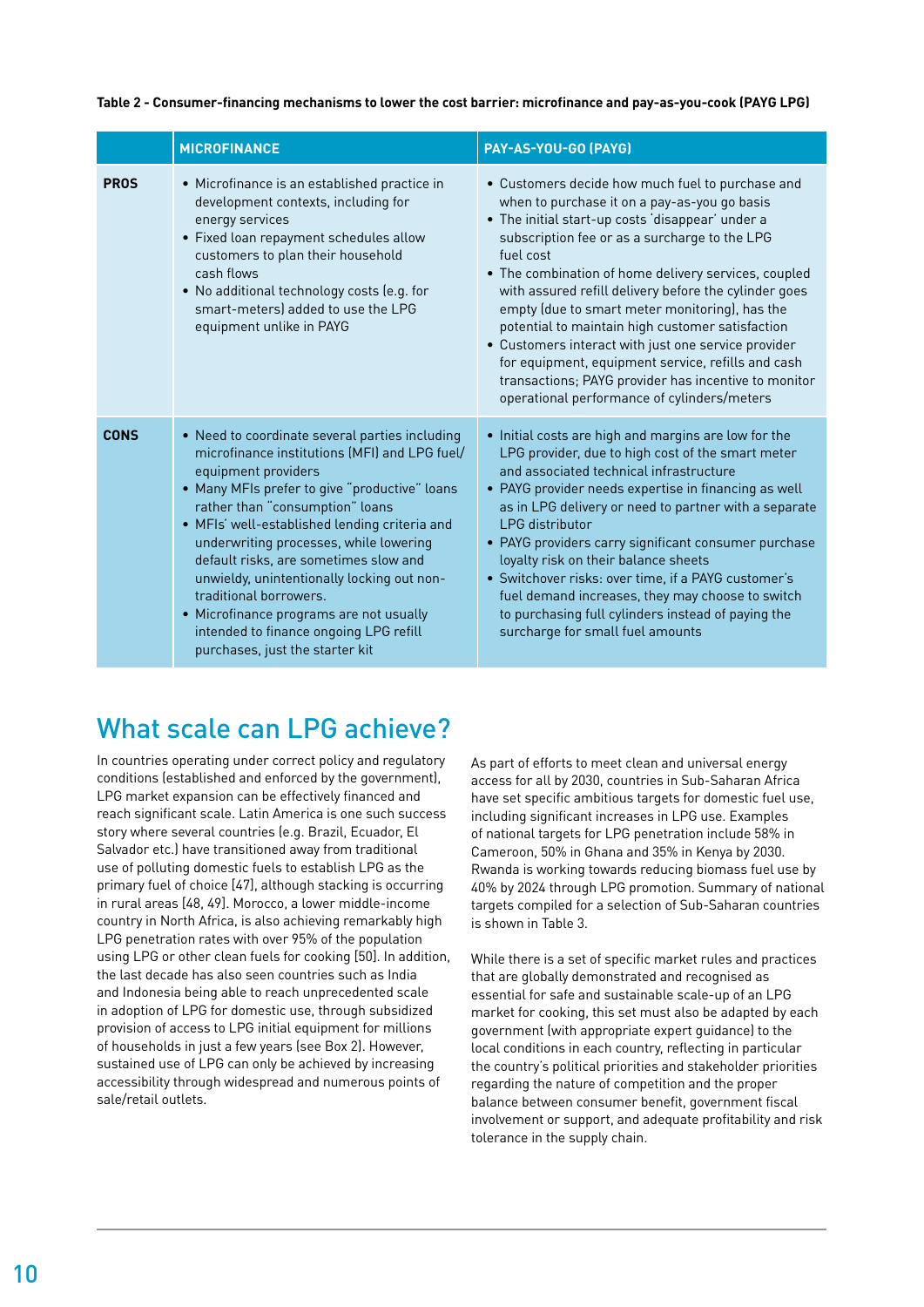#### **Table 3 – Examples of national LPG penetration targets in Central and East Africa by 2030**

| <b>COUNTRY</b>  | <b>POPULATION</b><br>(MILLION), 2016 | <b>GDP PER CAPITA</b><br>(US\$), 2016 | % OF<br><b>POPULATION</b><br><b>USING CLEAN</b><br><b>FUELS/</b><br><b>TECHNOLOGIES,</b><br>2016 | <b>LPG PENETRATION</b><br><b>TARGET, 2030</b>    | <b>SOURCE</b>                                                 |
|-----------------|--------------------------------------|---------------------------------------|--------------------------------------------------------------------------------------------------|--------------------------------------------------|---------------------------------------------------------------|
| <b>ANGOLA</b>   | 28.8                                 | 3,309                                 | 48%                                                                                              | 100% by 2025                                     | <b>CEMAC/CEEAC Livre</b><br><b>Blanc de l'Energie</b><br>[51] |
| <b>CAMEROON</b> | 23.4                                 | 1.374                                 | <b>23%</b>                                                                                       | 58%                                              | <b>National LPG Master</b><br>Plan [52]                       |
| <b>GABON</b>    | 2.0                                  | 7,079                                 | 79%                                                                                              | 100% by 2025                                     | <b>CEMAC/CEEAC Livre</b><br><b>Blanc de l'Energie</b><br>[51] |
| <b>KENYA</b>    | 48.5                                 | 1,462                                 | 13%                                                                                              | 35.3%                                            | <b>SEforAll Action</b><br>Agenda [53]                         |
| <b>RWANDA</b>   | 11.9                                 | 711                                   | 5%                                                                                               | 40% LPG<br>penetration in urban<br>areas by 2024 | <b>SEforAll Action</b><br>Agenda [54]                         |
| <b>TANZANIA</b> | 55.6                                 | 878                                   | 5%                                                                                               | >75% access to<br>modern cooking<br>solutions    | <b>SEforAll Action</b><br>Agenda [55]                         |



LPG cylinder filling. *Photo credit: Nigel Bruce*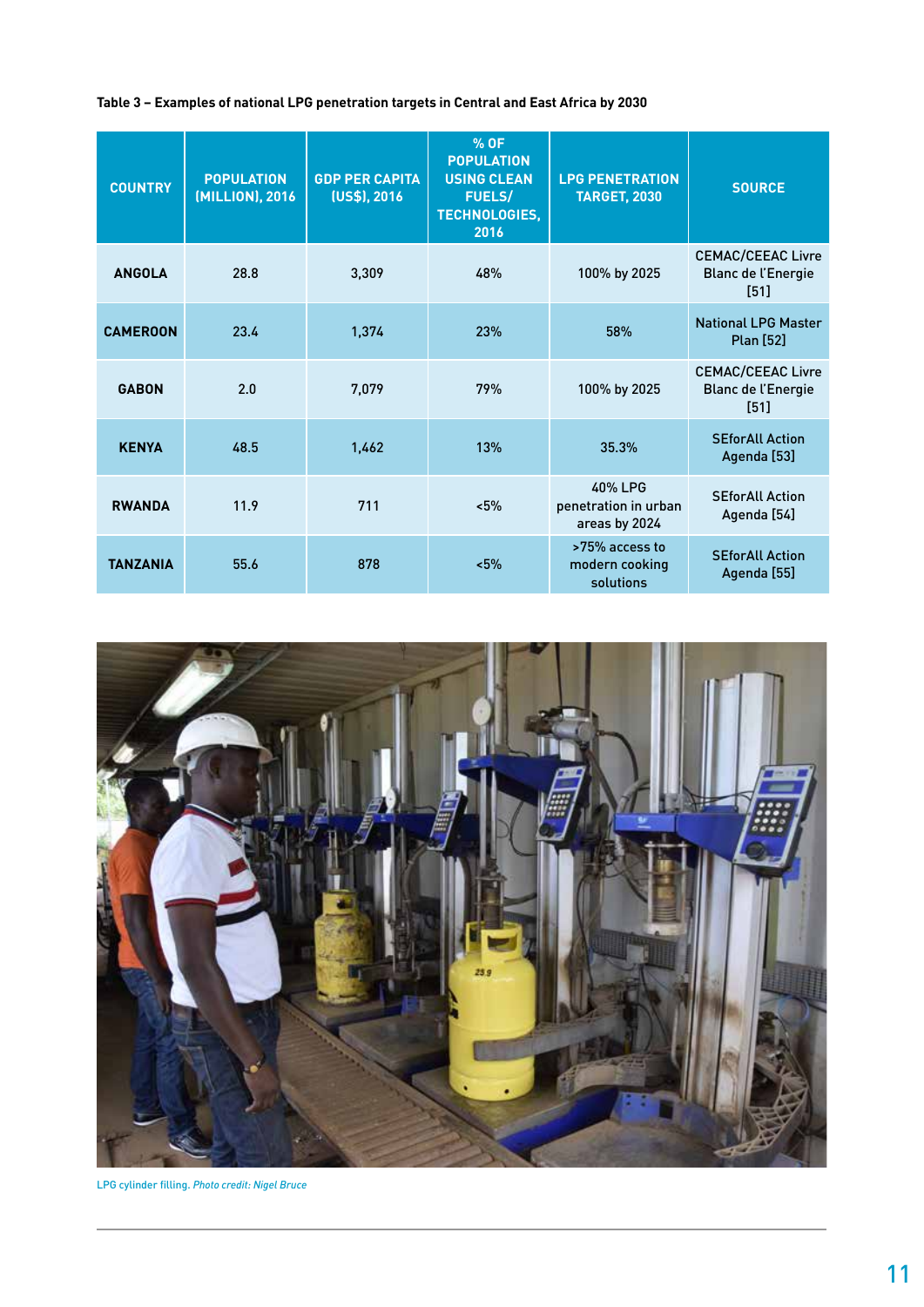#### **Box 2 - Learning from India and Indonesia that have provided LPG access to millions of households in 3-5 years.**

The potential for very rapid LPG scale-up across national territories has been recently demonstrated by Indonesia and India, which have both implemented state-driven, national-scale household energy transitions for clean cooking.

Indonesia launched a kerosene to LPG conversion program in 2007 to reduce the Government's subsidy on kerosene. Approximately two-thirds (over 50 million) of all households gained access to LPG for cooking between 2007-2012, resulting in an increase in national consumption from 4.7 Kg/capita in 2007 to 24.4 Kg/ capita in 2015 [1]. The programme distributed free starter kits, which included a 3 kg cylinder, one burner stove with hose and regulator and a free first gas fill, to households and micro-businesses (e.g. food-street vendors). Subsequent 3 kg refills were offered at a subsidized price for all.

India started a series of reforms to its universal LPG subsidy scheme back in 2014, including the Direct Debit Transfer of LPG Scheme (PAHAL) through which the LPG subsidy was transferred directly to users' bank accounts, and the 'Give it up' campaign' to encourage wealthier households to voluntarily give up their LPG subsidy to benefit poorer households. These two initiatives culminated in the launch of the Ujjwala scheme in 2016, to provide a capital subsidy for LPG start-up equipment (a double burner, one 14.2 kg cylinder and accessories) to below-poverty-line women. The Government had originally targeted 50 million homes by 2019, but given the success of the scheme, the target has now been increased to 80 million by 2020. As of December 2018, 90% of all Indian households owned an LPG cylinder and stove (Government of India 2019).

While the program has been remarkably effective at increasing access to LPG among the rural poor, new efforts have now to be put in place to promote sustained use among the poorest segment of the population that continues to rely on traditional free biomass for cooking even after gaining access to subsidized LPG connections. Keeping in mind the purchasing power of the poorest, smaller-size 5kg cylinders were also promoted and camps were launched to distribute cylinders.

Discouraging the use of solid fuels and promoting more habitual use of LPG (or at least a mix of clean fuels) is deemed essential by the Indian government for achieving gender empowerment and environmental benefits with the associated health co-benefit. The Ujjwala scheme has generated electoral impacts for the party which launched it. Moreover, piped natural gas (PNG) is now actively being pursued to cover urban customers to avoid the need for cylinder transport.

#### Progress towards a fully renewable, green LPG: what implications for policy?

BioLPG, as a potential successor fuel to LPG, is a renewable resource produced from organic feedstocks. It is chemically identical to conventional LPG and utilises the same fuel systems, storage and distribution infrastructure, markets, and household equipment as the existing LPG fuel, without modification. Therefore, it could be substituted in all existing applications of LPG, from transport to cooking and heating [56].

BioLPG was produced for the first time in Europe some years ago and is becoming available in countries like the UK, the Netherlands and the US. BioLPG is not yet being produced by or imported by low-income countries. Future widespread production and distribution of BioLPG for cooking purposes could and should be pursued for uptake in developing country contexts.



LPG cylinders unloading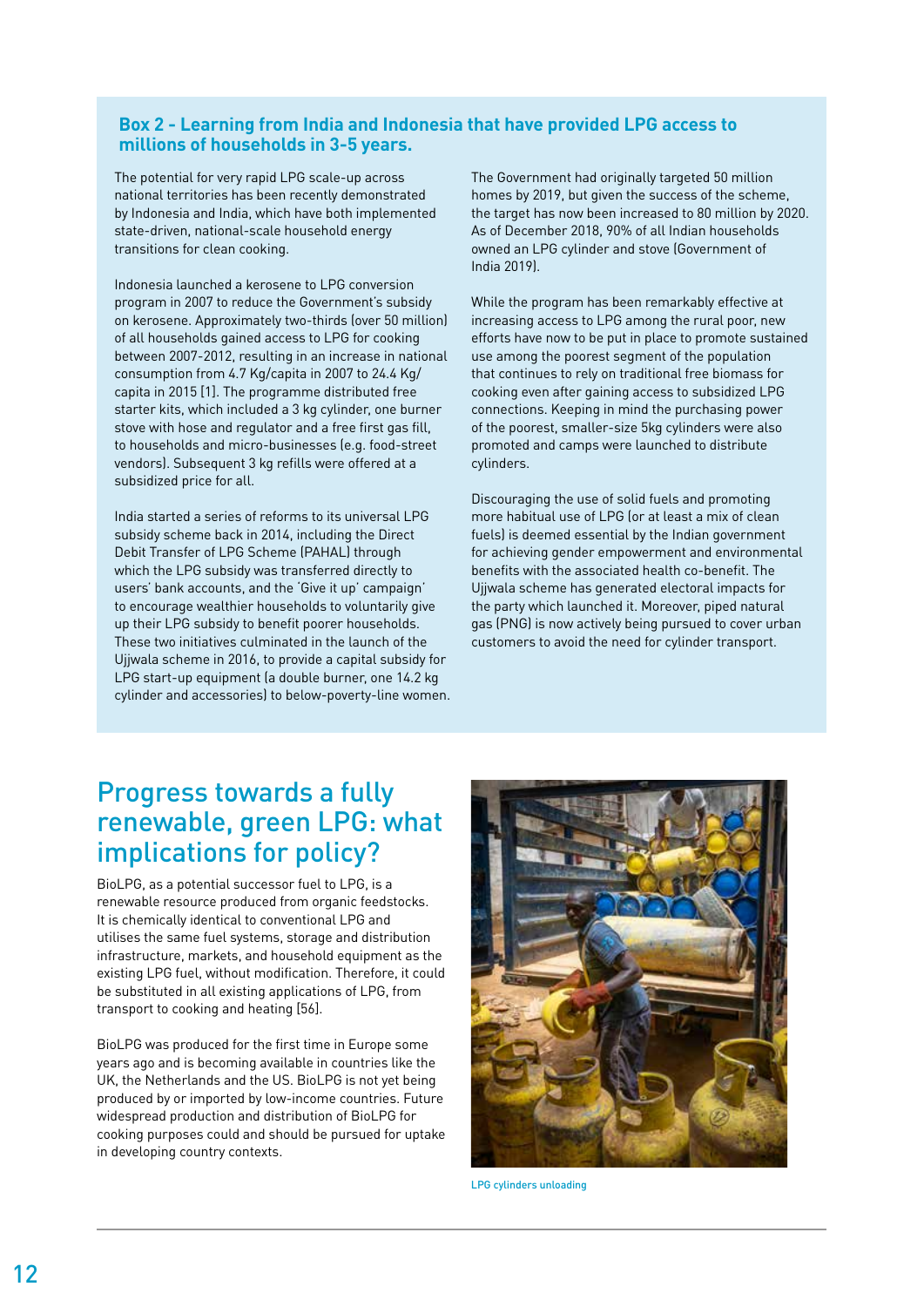### Conclusions

In the transitioning from reliance on polluting solid fuels and kerosene for household energy needs towards universal adoption of clean fuels, governments from LMICs need to plan the role LPG can play in their energy strategies, particularly taking into account cost-benefit analyses and the implications for infrastructure, the country energy portfolio and the desired role to be played by state support for LPG use by the poorest.

Rather than assuming an axiomatic benefit from a widespread transition to LPG, LMIC governments need to devise preparatory strategies covering a range of different issues. Most important is to which segments of their populations LPG should initially be promoted, noting that these segments' general capacity to afford LPG will evolve over time with economic growth, demographic change and energy investment. Additionally, if the infrastructural, finance and targeting aspects of an LPG roll-out campaign are not adequate, they will limit the ability of the poorest and most vulnerable to access LPG and benefit from LPG use. Even with successful campaigns, fuel stacking will remain a precautionary behavior for as long as it takes for consumer confidence in the safety, reliability and household cost-benefit of the expanded LPG system to become enculturated.

LPG is undoubtedly one of the few available and clean cooking options that can achieve significant scale and it is the fastest, proven scalable solution presently available. To achieve global recommendations for rapid transition to clean cooking energy in accordance to SDG 7 and to reduce household air pollution, LPG is an essential step in the short-medium term on the way to even cleaner renewable energy for cooking (e.g. solar PV/renewable grid electricity), which is currently a long way from achieving sufficient scale. In parallel, further efforts should be directed to expand BioLPG production for use as cooking fuel in LMICs countries, to add a fully renewable and already available fuel to the existing conventional propane-butane LPG mix.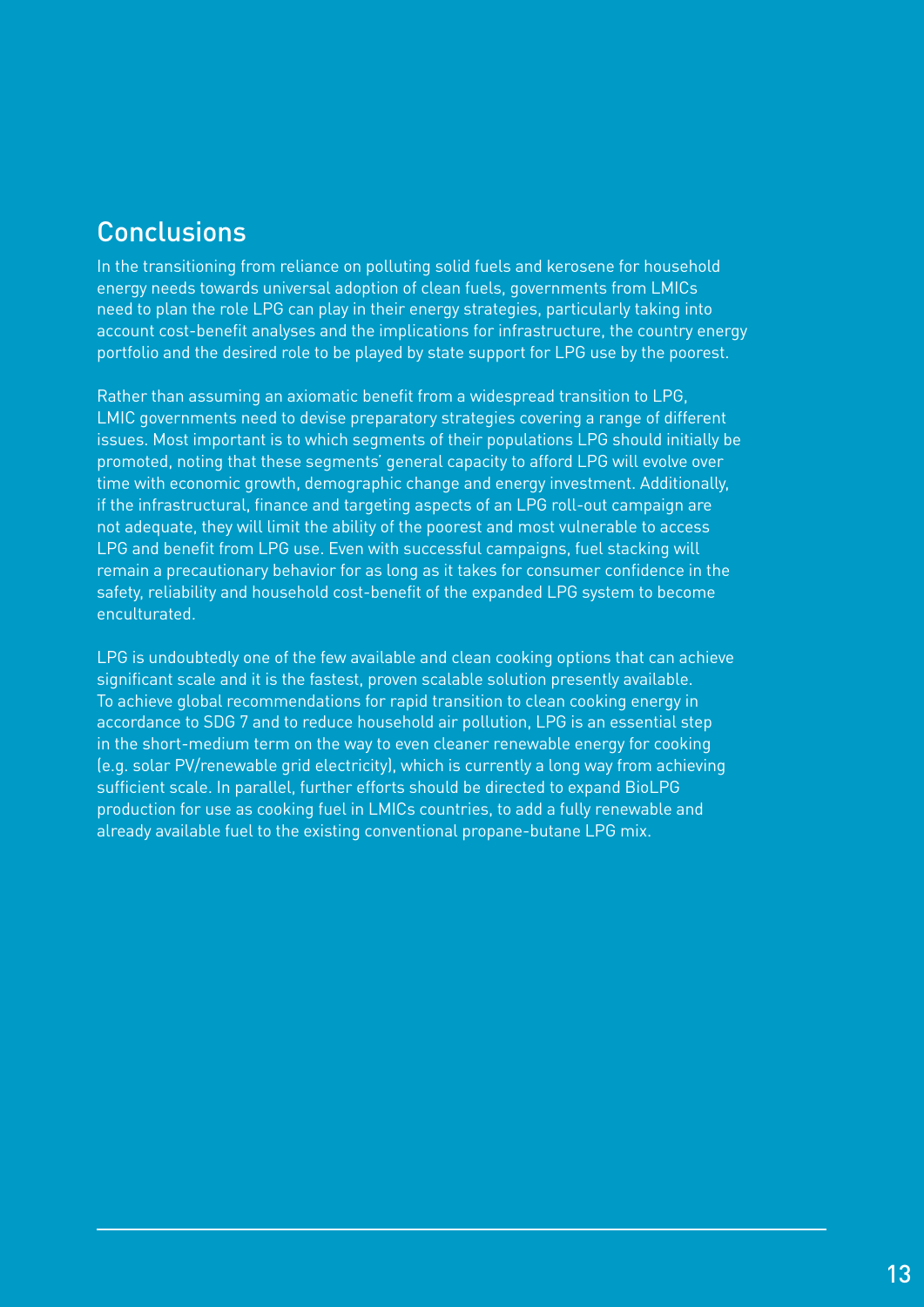# **Bibliography**

- 1. Thoday et al., *The Mega Conversion Program from Kerosene to LPG in Indonesia: Lessons learned and recommendations for future clean cooking energy expansion.* Energy for Sustain Dev, 2018. **46**: p. 71-81.
- 2. IEA, *Energy Access Outlook: from Poverty to Prosperity, World Energy Outlook-2017 Special Report.* 2017. Paris: International Energy Agency.
- 3. IHME, *Global Burden of Disease from Household Air Pollution.* 2018. Vancouver: Institute for Health Metrics and Evaluation.
- 4. WHO, *Burden of disease from household air pollution for 2016.* 2018. Availabble at https://www.who.int/ airpollution/data/HAP\_BoD\_results\_May2018\_final.pdf [accessed 21 March 2019].
- 5. WHO, *Indoor Air Quality Guidelines: Household Fuel Combustion.* 2014. Geneva: World Health Organization.
- 6. Chafe et al., *Household cooking with solid fuels contributes to ambient PM2.5 air pollution and the burden of disease.* Environ Health Perspect, 2014. **122**(12): p. 1314-20.
- 7. Chowdhury et al., *Indian annual ambient air quality standard is achievable by completely mitigating emissions from household sources.* PNAS, 2019. **116**(22): p. 10711- 10716.
- 8. Apte and Pant, *Towards cleaner air for a billion Indians.* PNAS, 2019. **116**(22 ): p. 10614-10616.
- 9. Pachauri et al. *Outlook for modern cooking energy access in Central America.* PloSOne, 2018. **13**(6): p.  $019797<sub>6</sub>$
- 10. WLPGA, *Statistical review of Global LPG 2017. Paris: World LP Gas Association.* 2018.
- 11. Kimemia and Annegarn, *Domestic LPG interventions in South Africa: challenges and lessons.* Energy Policy, 2016. **93**: p. 150-156.
- 12. Quinn et al., *An analysis of efforts to scale up clean household energy for cooking around the world.* Energy for Sustainable Development, 2018. **46**: p. 1-10.
- 13. Smith et al. *Household fuels and ill-health in developing countries: what improvements can be brought by LP gas?* 2005. Paris: World LP Gas Association.
- 14. Shen et al., *Evaluating the Performance of Household Liquefied Petroleum Gas Cookstoves.* Environ Sci Technol, 2018. **52**(2): p. 904-915.
- 15. Bruce et al., *Liquefied Petroleum Gas as a Clean Cooking Fuel for Developing Countries: Implications for Climate, Forests, and Affordability.* 2017: In: Materials on Development Financing, No. 7. Frankfurt: KfW Development Bank.
- 16. Singh et al., *Environmental payoffs of LPG cooking in India.* Environ Res Letters, 2017. 12(115003).
- 17. Pope et al., *Climate and Health Impacts of Scaling Adoption of LPG for Clean Cooking through the Cameroon LPG Master Plan.* 2018: Policy Brief. Available at: https://www.african-ctc.net/our-activities/component-1-%E2%80%93-knowledge-creation/researchprojects/clean-cooking/ [Accessed 28.03.19].
- 18. Permadi et al., *Assessment of emissions of greenhouse gases and air pollutants in Indonesia and impacts of national policy for elimination of kerosene use in cooking.* Atmospheric Environment, 2017. **154**: p. 82-94.
- 19. IPCC, *Special report on 1.5* 2018, Intergovernmental Panel on Climate Change: Chapter 4 - Strengthening and implementing the global response.
- 20. Wickramasinghe, A., *Energy access and transition to cleaner cooking fuels and technologies in Sri Lanka: Issues and policy limitations.* Energy Policy, 2011. **39**(8): p. 7567–7574.
- 21. Ronzi et al., *Using photovoice methods as a communitybased participatory research tool to advance uptake of clean cooking and improve health: the LPG Adoption in Cameroon Evaluation studies.* Social Science & Medicine, 2019. **228**: p. 30-40.
- 22. Hollanda et al., *Perceptions of Improved Biomass and Liquefied Petroleum Gas Stoves in Puno, Peru: Implications for Promoting Sustained and Exclusive Adoption of Clean Cooking Technologies.* Int. J. Environ. Res. Public Health, 2017. **14**(182): p. doi:10.3390/ ijerph14020182.
- 23. Shashni and Chander, *Saving Women's Time and Energy through Sustainable Energy Practices in the Hill Areas of the Kullu Valley, Himachal Pradesh: A Successful Initiative of Community based Organisation JAGRITI, Kullu.* 2014: NCWES-2014 Two Day National Conference on Water, Environment & Society; 2014; Kukatpally, India.
- 24. Van Leeuwen et al. *Increasing the Use of Liquefied Petroleum Gas in Cooking in Developing Countries.* 2017: LiveWire 2017/04. Washington, DC: World Bank.
- 25. Puzzolo et al., *Clean fuels for resource-poor settings: a systematic review of barriers and enablers to adoption and sustained use.* Environmental Research, 2016. **146**: p. 218-234.
- 26. Pollard, S., et al., *An evaluation of the Fondo de Inclusión Social Energético program to promote access to liquefied petroleum gas in Peru.* Energy for Sustain Dev, 2018. **46**: p. 82-93.
- 27. PHI, E., *Scaling Up Demand for LPG in Guatemala: Motivators, Barriers and Opportunities.* 2015: https:// www.phi.org/resources/?resource=scaling-updemand-for-lpg-in-guatemala-motivators-barriersand-opportunities [Accessed 18-12-2019]
- 28. Jain et al., *Access to Clean Cooking Energy and Electricity: Survey of States 2018.* 2018: https://www. ceew.in/publications/access-clean-cooking-energyand-electricity [Accessed 15-05-2019].
- 29. Puzzolo et al., *Supply considerations for scaling up clean fuels for household energy in low- and middle-income countries.* GeoHealth, 2019. DOI:10.1029/2019GH000208.
- 30. Alem et al., *Credit, LPG Stove Adoption and Charcoal Consumption: Evidence from a Randomised Controlled Trial.* 2015: International Growth Centre, REF: E-89225- TZA-1.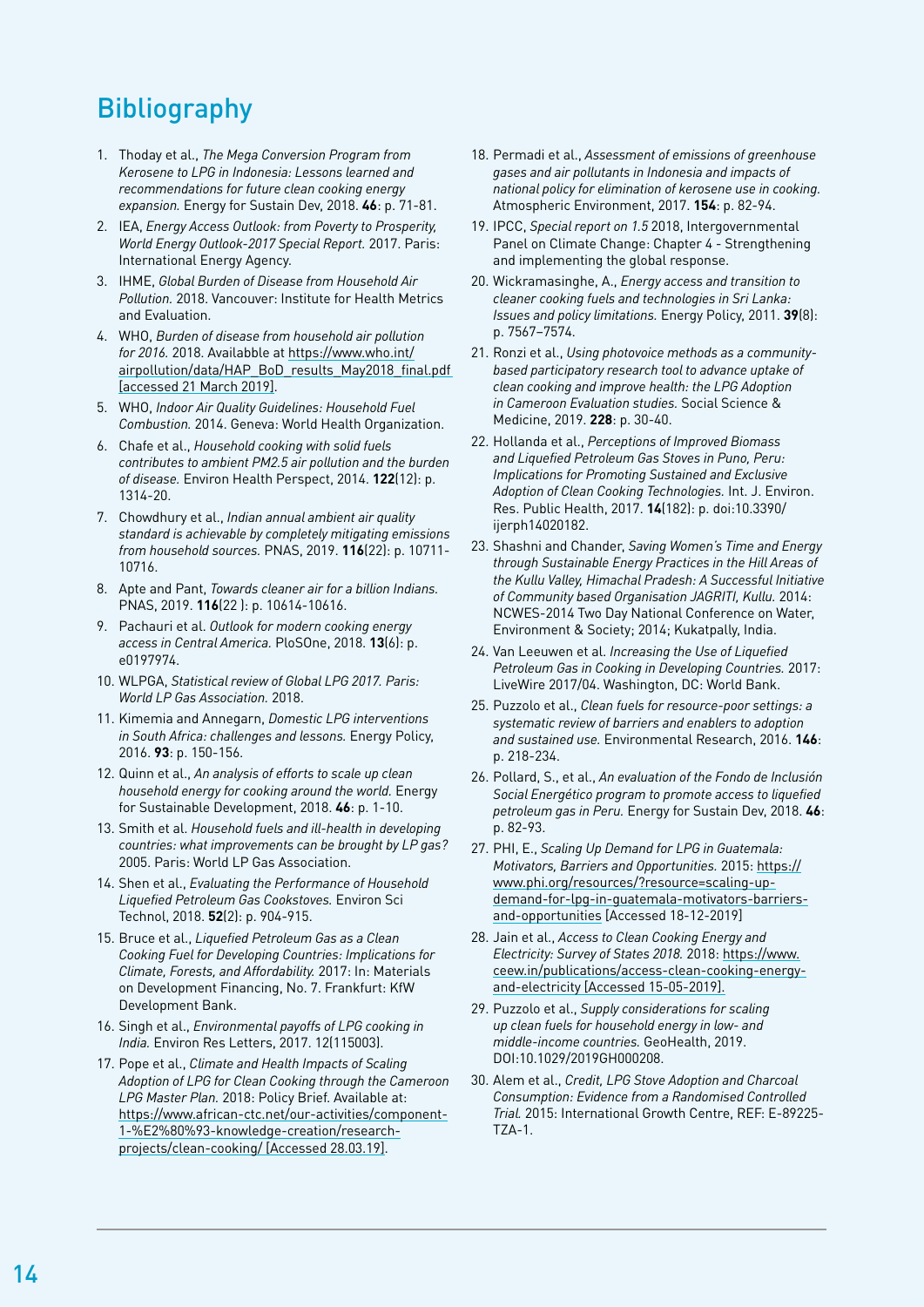- 31. GLPGP, *National feasibility study: LPG for Clean Cooking in Ghana* 2018: http://glpgp.org/resources New York: Global LPG Partnership
- 32. CCA, *Scaling LPG for Cooking in Developing Markets: Insights from Tanzania.* 2019: Washington DC: Clean Cooking Alliance. Available at https://www. cleancookingalliance.org/resources/577.html [Accessed 20/09/2019].
- 33. PPAC, *Petroleum price and under recoveries.* 2019, Petroleum Planning & Analysis Cell, Ministry of Petroleum and Natural Gas, https://www.ppac.gov. in/ WriteReadData/userfiles/file/PP\_7\_b\_PS\_oil\_ prices(H). pdf accessed on 25.05.2019.
- 34. Muller, C. and H. Yan, *Household fuel use in developing countries: Review of theory and evidence.* Energy Economics, 2018. **70**: p. 429–439.
- 35. Bouzarovski et al., *Multiple transformations: theorizing energy vulnerability as a socio-spatial phenomenon.* Geografiska Annaler: Series B, Human Geography, 2017. **99**(1): p. 20-41.
- 36. Sharma et al., *Transition to LPG for cooking: A case study from two states of India.* Energy for Sustain Dev, 2019. **51**: p. 63-72.
- 37. WLPGA, *Guidelines for the Development of Sustainable LP Gas Markets: Early-Stage Markets Edition.* 2013. Paris: World LP Gas Association.
- 38. Pope et al., *Household Determinants of Liquified Petroleum Gas (LPG) as a Cooking Fuel in South West Cameroon.* EcoHealth, 2018. **15**(4): p. 729-743.
- 39. Smith and Jain, *Household Energy Transition in India and Elsewhere: The Role of LPG.* 2019: Ch 4, in Mitra S, ed., Energizing India: Fueling a Billion Lives, New Delhi: Rupa Publications.
- 40. Parikh, J., *Ujjwala2: A Road map for sustainable use and supply.* Economic and Political Weekly, 2019.
- 41. Carbon Clear Limited & Practical Action, *Darfur Efficient Cook-Stove Project Monitoring report for project activity.* 2018: Available at: http://www. safefuelandenergy.org/files/GS500 - 3d Monitoring Report v1.1clean.pdf [Accessed 2/09/2019].
- 42. Entrepreneurs du Monde, *Expanding Access to LPG in Burkina Faso through Microfranchised Distribution* 2014: https://www.entrepreneursdumonde.org/downloads/ EdM-StakeholderConsultationReport0612112.pdf Accessed 11.07.2019.
- 43. GLPGP, *Bottled Gas for Better Life*. 2019. New York: Global LPG Partnership. Available at: http://glpgp.org/ bottled-gas-for-better-life [Accessed 11.07.2019].
- 44. Entrepreneurs du Monde, *Expanding Access to LPG in Haiti through Microfinance Services.* Gold Standard Project Design Document (PDD\_03.12.2014\_v2.pdf), 2014. Available at: https://impact.sustain-cert.com/ public\_projects/442%5BAccessed 19/09/2019].
- 45. Entrepreneurs du Monde, *Expanding Access to LPG in Burkina Faso through Microfranchised Distribution* Gold Standard Project Design Document, 2015. Available at: https://impact.sustain-cert.com/public\_projects/105 [Accessed 19/09/2019].
- 46. Entrepreneurs du Monde, *Expanding Access to LPG in Burkina Faso through Microfranchised Distribution.* Gold Standard Monitoring report, 2015. Available at: https://registry.goldstandard.org/projects/details/99 [Accessed 19/09/2019].
- 47. Troncoso and Soares da Silva, *LPG fuel subsidies in Latin America and the use of solid fuels to cook.* Energy Policy, 2017. **107**: p. 188-196.
- 48. Gould et al., *Government policy, clean fuel access, and persistent fuel stacking in Ecuador.* Energy for Sustainable Development, 2018. **46**: p. 111-122.
- 49. Coelho et al., *The energy transition history of fuelwood replacement for liquefied petroleum gas in Brazilian households from 1920 to 2016.* Energy Policy, 2018. **123**: p. 41-52.
- 50. WHO. *Global Health Observatory data repository: Population with primary reliance on clean fuels and technologies 2016.* 2018. Geneva: World Health Organization.
- 51. CEEAC and CEMAC, *Livre Blanc de la CEEAC et de la CEMAC, 2014. Politiques régionale pour un accès universel aux services énérgetiques modernes et le dévelopment économique et social 2014-2030.* Available at: https://www.se4all-africa.org/fileadmin/uploads/ se4all/Documents/News Partners Docs/ECCAS CEMAC\_livre\_blanc\_energie\_2014.pdf [Accessed 19/09/2019].
- 52. Bruce et al., *The Government-led initiative for LPG scaleup in Cameroon: programme development and initial evaluation.* Energy for Sustainable Development, 2018. **46**(103-110).
- 53. SE4All and Ministry of Energy and Petroleum, *Kenya Action Agenda.* 2016: https://www.seforall.org/sites/ default/files/Kenya\_AA\_EN\_Released.pdf. [Accessed 19/09/2019].
- 54. SE4All and Ministry of Infrastructure, *Rwanda Action Agenda.* 2016: https://www.se4all-africa.org/fileadmin/ uploads/se4all/Documents/Country\_AAs/Rwanda\_ Action\_Agenda.pdf. [Accessed 19/09/2019].
- 55. Ministry of Energy and Minerals, *Tanzania's SE4All Action Agenda*. 2015: https://www.seforall.org/sites/ default/files/TANZANIA\_AA-Final.pdf. [Accessed 19/09/2019].
- 56. Johnson, E., *Process Technologies and projects for BioLPG.* Energies, 2019. **12**(2): p. 250.